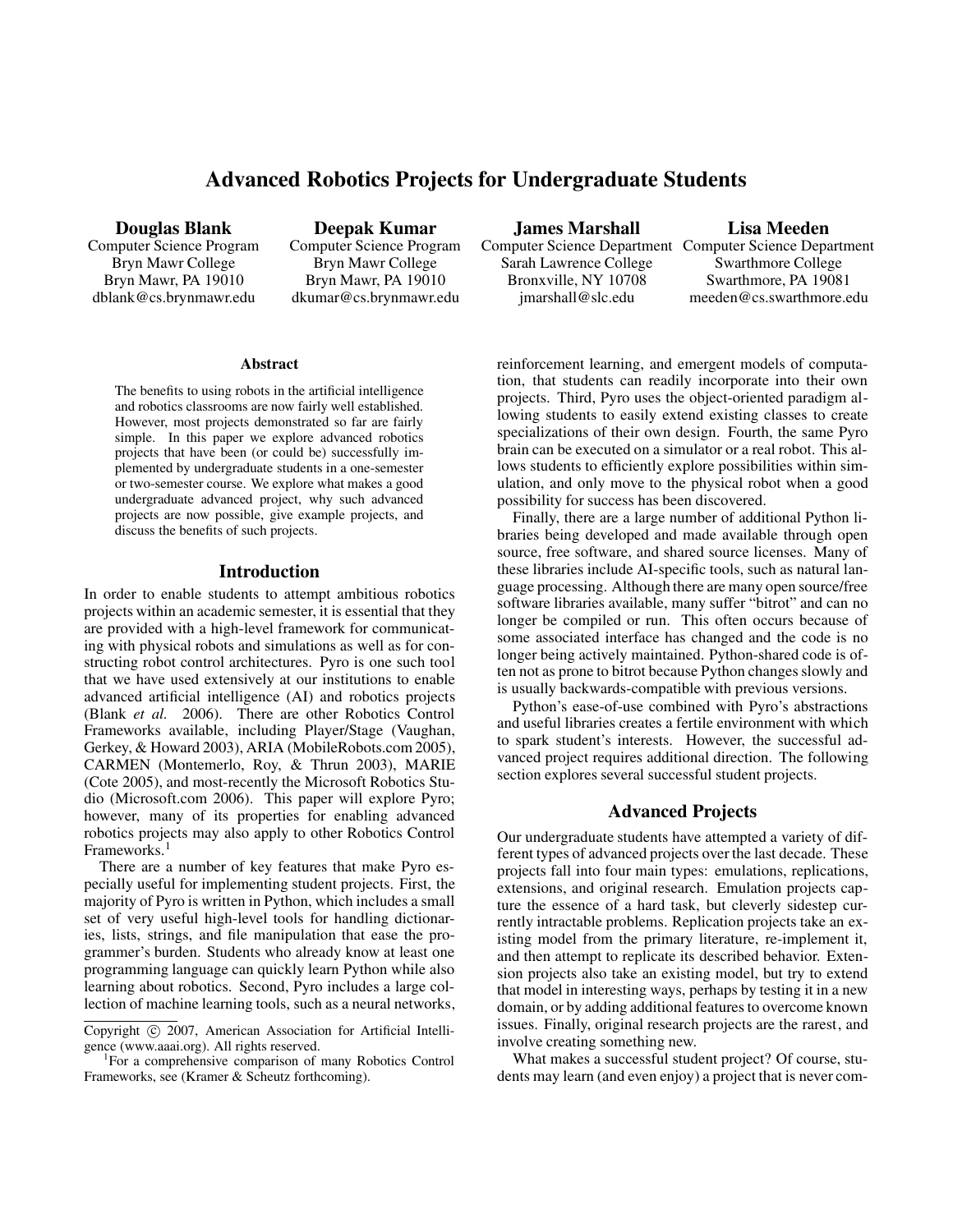```
Person: Help.
Robot: How can I help you?
Person: Room.
Robot: What room would you like directions to?
Person: Two Three Two.
Robot: You said room Two Three Two, is this correct?
Person: Yes.<br>Robot: You
         You are at the Front Door. Go to the T Junction and turn
          left, go past Women's Restroom, go past Men's Restroom,
go past Room 247, go past Room 233. Finally you will
          reach Room 232.
```
Figure 1: Transcript of a spoken interaction with the Tour Guide Robot. From (Chiu 2004)

pleted, or one that works incorrectly. However, for the purposes of this paper we will focus on the projects which are successfully completed. We have found that such a project often begins with a clever idea that exhibits a core AI or machine learning concept. The key is to help the student focus on the essential aspects of the project. This section will examine a series of projects of these types and explore the aspects of Pyro that made them possible.

### **Greeted by the future: A Tour Guide Robot**

A good example of an emulation project is the tour guide robot created by three undergraduate students at Bryn Mawr College. The students designed a robot control program that gave tours as well as providing directions to various locations in the science building at Bryn Mawr College (Butoi, Chiu, & Thompson 2004b; 2004a; Chiu 2004). The project was entirely conceived by the students after observing several campus tours given to prospective students. The students formulated the project and obtained funding from the Computing Research Association's (CRA) CREU program to carry out this task. They used the MobileRobots' PeopleBot robot to implement their project. As a background, the students studied the design and implementations of several similar earlier projects: Rhino (Buhmann *et al.* 1995; Burgard *et al.* 1998), Minerva (Thrun *et al.* 1999), Alfred (Maxwell *et al.* 1999), Grace (Simmons *et al.* 2003), and Virgil (Thrapp, Westbrook, & Subramanian 2001).

The robot control program they designed gave tours of three hallways of the science building and provided directions to any location on the second floor of the building. The tour lasted 10 minutes (about the length of a typical tour to prospective students) and was delivered using sections of pre-scripted speech and a pre-planned path. Figure 1 shows a transcript of a spoken interaction with the robot for giving directions:

The tour guide robot used a finite-state machine control architecture and its main modules included: navigation, localization, and speech understanding and generation. Navigation and localization were accomplished by using a combination of obstacle avoidance, dead-reckoning, and visionbased (color-match filtering) landmark detection synchronized with the pre-planned paths and tour-text.

The robot's performance was fairly robust, but the students did not approach the problem in the traditional manner. For example, rather than attempt a global localization, the

students pointed the camera at the floor and looked for a series of colored tape. In this manner, the robot merely headed in a general direction avoiding obstacles while looking for the tape. Although the mechanism was simplistic, the effect was dramatic. In this manner, they only emulated more sophisticated tour guide-giving robots. However, by building on what they knew, they were able to create an original and entertaining demonstration.

The entire project was implemented in Pyro (Blank *et al.* 2006). They used the Festival Server for speech generation and the Sphinx system for speech recognition (Black & Taylor 2003; Lenzo 2005), both of which were wrapped in Python. An A\* algorithm was used for computing and provising directions.

### **Developmental Robotics**

An upper-level seminar-style course on developmental robotics is taught every other year at Swarthmore College (Meeden 2006), and has resulted in a number of good examples of replication projects and extension projects.

Developmental robotics is a recently formed interdisciplinary field that is inspired by the recognition that complex biological organisms are the result of an extended developmental process (Meeden & Blank 2006). It is argued that to create equally robust and interesting artificial entities may depend on modeling fundamental aspects of these developmental processes from biology. One example of developmental robotics model from the primary literature is Intelligent Adaptive Curiosity (IAC) (Yves Oudeyer & Kaplan 2005).

The goal of the IAC model is to create a control mechanism for a robot where the complexity of its activities increases and a developmental sequence arises without being manually constructed. The key idea is to use an intrinsic motivational system that strives to maximize learning progress. This is accomplished by forming a memory of all perception and action pairs the robot has experienced. This memory is divided into regions of similar contexts. Each region has an associated expert that tries to predict the next sensory state given the current sensory state and the proposed action. The learning progress of each expert is monitored, and the IAC model focuses the robot's attention towards regions where the most learning progress is occurring. In this way, the robot can first learn simple associations. Once these are understood, the learning progress will slow in these regions and the robot will begin to focus on more complex associations.

For their midterm project, which was completed in three weeks, the students were provided with a prototype of the IAC model written in Pyro. This prototype consisted primarily of three object-oriented classes representing the IAC brain, memory, and regions. They were asked to design an experiment for the IAC model, run the experiment, analyze the results, and produce a paper.

Some students tried to replicate the original model as closely as possible. Re-implementing the original work raised a number of detailed questions that could not be an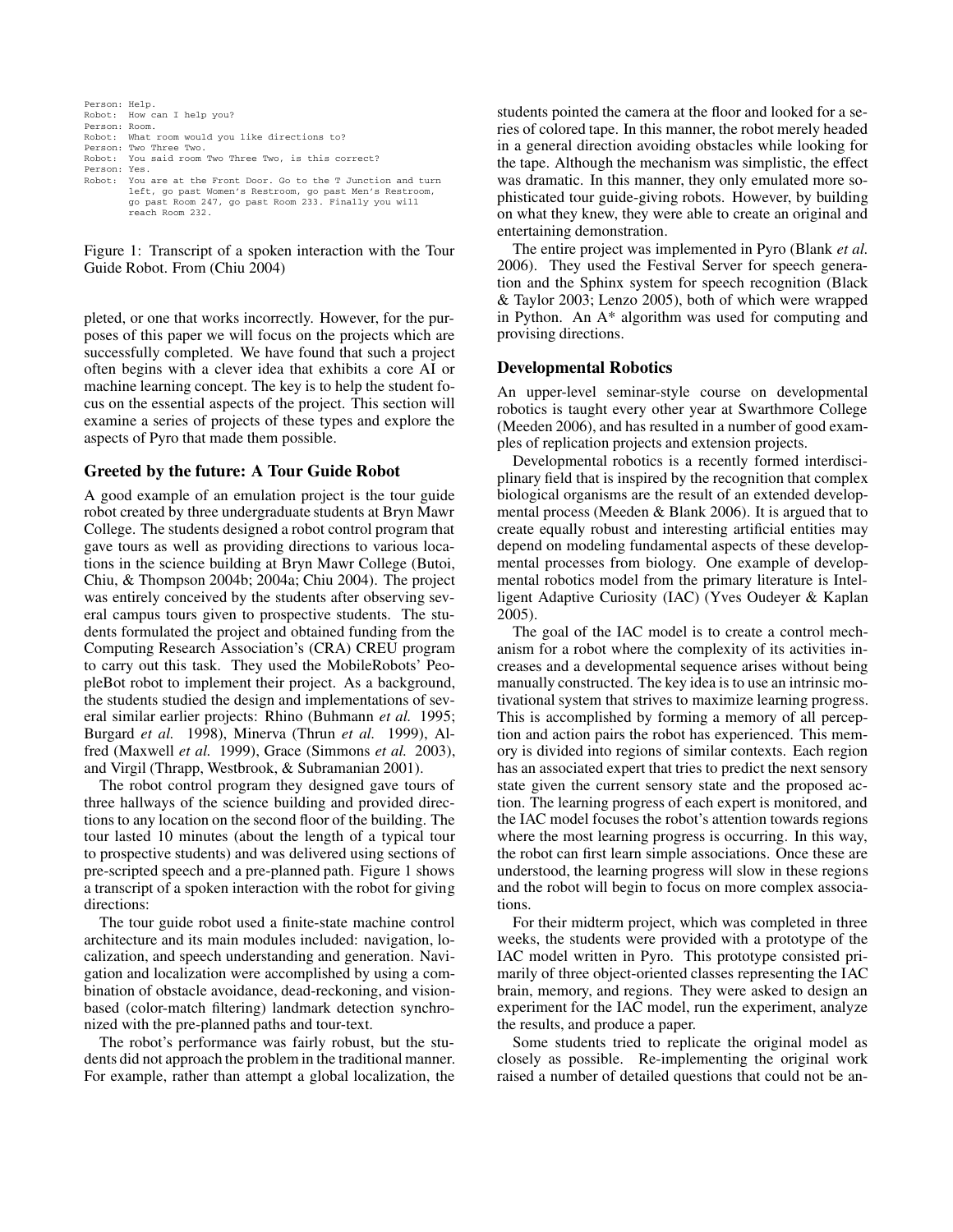swered from the published papers. The class contacted the authors to determine how to proceed, and were eventually successful in replicating the main results, although in simulation rather than on a physical robot. This process of replication allowed the students to come to a much deeper understanding of the model and its limitations.

Other students attempted to improve on the model by replacing the original memory, which split regions simply based on size, to a self-organizing memory that split regions based on the uniqueness of the exemplars. Because each component of the IAC implementation was a class, it was easy for students to swap in a new component. This extension proved to be quite successful and improved the model's performance and efficiency.

In the second half of the semester, students proposed a final project, which was completed in seven weeks. For this project students could propose their own model, replicate an existing model, or extend an existing model. In addition to producing a final paper (many of which are available on-line at the course web site (Meeden 2006), students were also required to give 30 minute presentation to the class on their project.

The final projects tend to be quite strong due to the fact that all of the students have gained experience doing the smaller and more focused midterm projects. The use of Pyro makes it possible to complete two substantial projects within a single semester.

# **Evolutionary Robotics**

Designing complex robot behaviors is an arduous endeavor. However, evolving complex robot behaviors can be much more rewarding, if not as time consuming. One methodology that we have used for exploring Evolutionary Robotics is to combine a genetic algorithm with a feed-forward neural network and simulated robots. Thus, a gene is composed only of the weights of a neural network. The neural network receives sensor values as input and produces motor commands as output. A population of these genes can be evolved to perform a variety of tasks by simply defining a particular fitness function. Pyro allows the integration of evolutionary algorithms, neural networks, and robotics as each is represented by an object with well-defined interfaces.

Many projects can be fit into this paradigm, and students can easily create a program which can evolve to perform interesting, non-intuitive solutions to the task. It is nearly trivial to construct a fitness function to evolve simulated robots that, say, seek out light. However, a very interesting variation was presented by (Marocco & Nolfi 2006) at ALife X. In this variation, a group of robots are instantiated, all with the same gene. The robots' tasks are to "feed" on two light sources; however, only two robots can feed at each light (see Figure 2). Although the robots cannot see each other, they are equipped with ability to make sounds and to hear. Each robot has a set of directional microphones, and the ability to create a noise on each time step. As the robots evolve, they begin to use the ability to exchange information via their audio signals. In a word, they evolve a language, meaning, and



Figure 2: An experiment in evolutionary robotics. Pyro's simulator is shown evolving a set of five geneticallyidentical robots that develop a language. Based on (Marocco & Nolfi 2006).

associated behaviors.

Although we have not used this example with students yet, this will surely be an exciting replication project. In addition, clever students will no doubt have ideas for extensions.

#### **Natural Language Interaction with Robots**

Computer-based natural language interaction is an active area of research in Computational Linguistics and AI. While there have been several natural language systems built for specific computer applications, natural language interaction with robots remains largely unexplored. This senior thesis (for a double major in Linguistics and Computer Science) focuses on implementing a natural language interpreter for commands and queries given to a small mobile robot (Walker 2007). The goal is to implement a complete system for natural language understanding in this domain, and as such consists of three main parts: a system for parsing a subset of English our robot is to understand, a semantic analyzer used to extract meaning from the natural language, and a first-order logic engine, used by the robot for storage and deduction of facts. The semantic analyzer additionally implements the operational semantics of robot behaviors so the robot is also able to carry out the requests expressed in natural language. Using such a system we will be able to demonstrate that a mobile robot is capable of understanding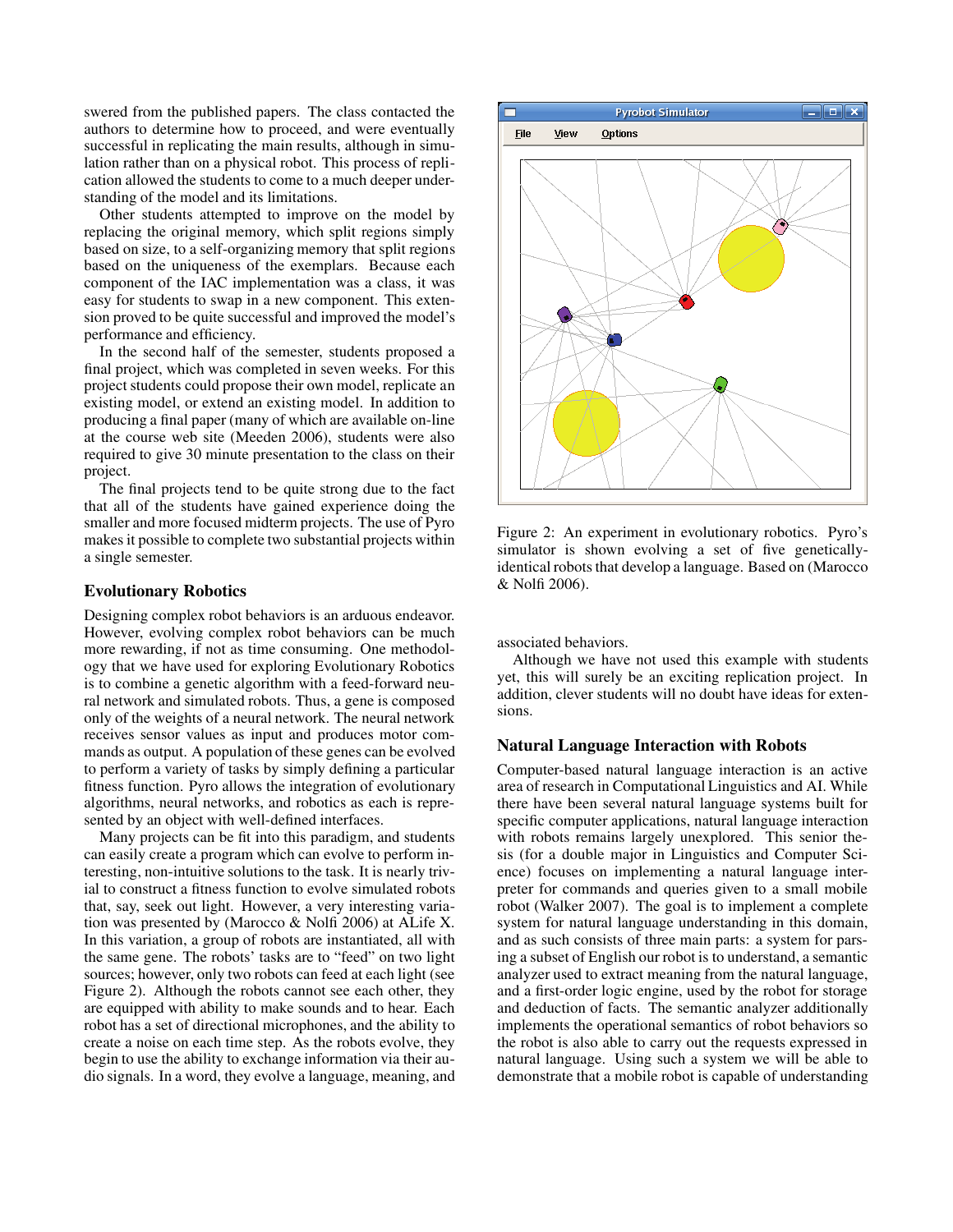natural language commands and queries and responding to them appropriately.

The main tools being used in this project include the Scribbler robot (Parallax Corp. 2006), the Python-based natural language toolkit, NLTK (Loper & Bird 2002; Bird & Loper 2004; Bird 2005), and a Python-based robot programming environment, Myro (Balch *et al.* 2007) which is a descendant of Pyro (Blank *et al.* 2006). NLTK provides facilities for parsing context-free grammars and for creating successful parse trees. However, NLTK does not include a semantic analyzer. This project involves developing one and integrating it into NLTK. Additionally, for the first-order logic knowledge representation and reasoning module, there is no complete, general-purpose module available for doing simple *tell-ask* interactions. This will also be developed and integrated into NLTK. The Scribbler robot is a new platform and has never been used for such an exercise. Thus this project embodies a combination of replication, development, software integration, and original work. Effectively carrying out the goals of this project will be yet another demonstration of Python (and Myro's) capabilities for extensibility.

### **Bubbles: An Exploration into Aerial Robotics**

Although we are computer scientists, we occasionally encounter students who are interested in building their own robot. As this can be quite a time investment and we can provide little guidance, we often try to redirect the student's interest to using the Handyboard and Legos. However, recently we at Bryn Mawr College did relent and ventured into the physical world of robot engineering. We did this for three reasons. First, we had a team of students and faculty (including one from Physics) willing to put time towards the project throughout a two-month period. Secondly, we were encouraged in multiple ways by Paul Oh and the Indoor Aerial Robot Competition (Oh 2006). Finally, and possibly most importantly, we were able to build on the infrastructure of Pyro. For example, although controlling a blimp in three dimensions can be seen as a very different control problem from that of the traditional mobile robot, the team decided to use Pyro's main 2D control system, and add an additional mechanism for dealing with height.

Three students from Bryn Mawr and Swarthmore Colleges took "Bubbles" to the 2006 AAAI annual conference to compete in the Scavenger Hunt competition. Although the robot did not perform the task (it was just too breezy in the conference center) the students did win a Technical Achievement Award for their original hardware design.

### **Neural Networks**

In addition to reimplementing past projects, students have also performed original research. As a case in point, two of the authors (Marshall and Blank) collaborated on such a project with a Pomona College student during the summer of 2005. This work, which led to a conference publication coauthored by the student (Blank, Lewis, & Marshall 2005), addressed an important open question in the field of developmental robotics. During the following academic year, the student further extended this work for his senior thesis project.

This research grew out of an attempt to describe a general architecture for developmental robotics based on the key ideas of prediction, abstraction, and self-motivation (Blank *et al.* 2005). To make sense of its environment, a robot must be able to form abstractions in order to focus attention on the most relevant aspects of its sensory stream; it must learn to predict how the environment changes; and its behavior must be driven by internally generated motivations. Related work explored one approach for creating such a self-motivated robot (Marshall, Blank, & Meeden 2004), in which a neural network continually attempts to predict the behavior of the environment on successive time steps, using the robot's actual observations as the training feedback signal for learning.

One question that arises is what happens if some part of the environment is inherently unpredictable and hence unlearnable? For example, we would not want the robot to spend all of its time attempting to learn to predict the behavior of curtains blowing in the wind, or of random static on a TV screen. Like humans, robots need to be able to distinguish between tasks that are learnable and those that are inherently unlearnable.

We decided to study this question in the context of a simple neural network training task, designed to capture the essential features of the problem. The training data, which modeled the "environment" of a robot, consisted of a set of binary patterns, some of which had fixed (and hence predictable) associations, while others were unpredictable. The portion of unpredictable patterns in the data set represented "noise" in the environment, within which the actual task to be learned was embedded (represented by the predictable patterns). By changing the ratio of predictable to unpredictable patterns, we could vary the difficulty of the learning task. Furthermore, we developed a novel type of network that learned to predict not only the patterns of the data set, but also the network's own internal representations of those patterns.

Pyro's built-in support for neural networks made it easy to construct such self-predicting network architectures. Our student researcher implemented the code and ran the experiments over a period of a few weeks, even though he had no previous experience with Python or Pyro (he had, however, already taken undergraduate courses in programming, AI, and neural networks). His results were surprising and significant, and showed that self-prediction can lead to faster and more robust learning, especially in noisy environments. Figure 3 shows a graph summarizing the performance of three different network architectures on a data set consisting of 25% predictable and 75% unpredictable patterns. The self-predicting networks are consistently better than standard networks at learning the predictable portion of the data set. This work would not have been possible at the undergraduate level without Pyro's sophisticated abstractions and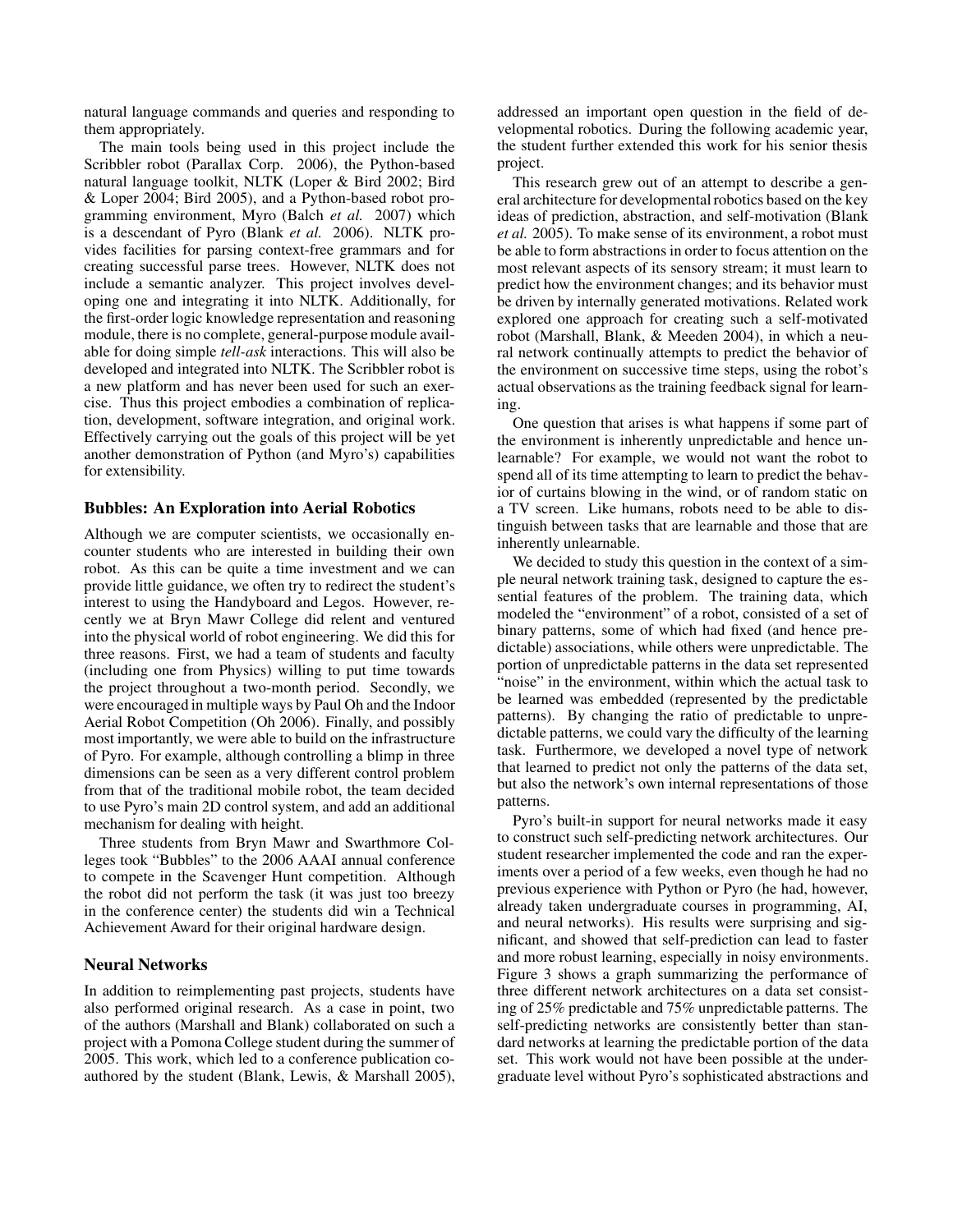

Figure 3: Performance of self-predicting networks compared to standard backprop on a data set of 25% predictable and 75% unpredictable patterns. Y-axis plots sum-squared error for the predictable patterns; x-axis plots training time. Ten separate runs are shown for each type of network.

capabilities.

## **Conclusion**

By helping students select interesting, yet focused ideas, we have been able to assist undergraduates in successfully implementing a wide variety of robotics projects. No doubt, Python and Pyro have made this possible. We hope to continue the development and exploration of such tools, and look forward to future generations of students and their advanced robotics projects.

We would like to thank all of our students over the years for taking on projects such as these. Without such energetic and ambitious students, we would have nothing on which to report.

### **References**

Balch, T.; Blank, D.; Guzdial, M.; and Kumar, D. 2007. IPRE: Institute for Personal Robotics in Education (www.roboteducation.org).

Bird, S., and Loper, E. 2004. NLTK: The Natural Language Toolkit. In *Proceedings of the ACL demonstration session*, 214–217. Association for Computational Linguistics.

Bird, S. 2005. NLTK-Lite: Efficient scripting for natural language processing. In *Proceedings of the 4th International Conference on Natural Language Processing (ICON)*, 11–18. Allied Publishers.

Black, A., and Taylor, P. 2003. *Festival Speech Synthesis System: system documentation(1.1.1)*. http://www.cstr.ed.ac.uk/projects/festival.

Blank, D.; Kumar, D.; Meeden, L.; and Marshall, J. 2005. Bringing up robot: fundamental mechanisms for creating a self-motivated, self-organizing architecture. *Cybernetics and Systems* 36(2):125–150.

Blank, D.; Kumar, D.; Meeden, L.; and Yanco, H. 2006. The pyro toolkit for AI and robotics. *AI Magazine* 27(1):39–50.

Blank, D.; Lewis, J.; and Marshall, J. 2005. The multiple roles of anticipation in developmental robotics. In *AAAI 2005 Fall Symposium on Anticipatory Cognitive Embodied Systems*. Menlo Park, CA: AAAI Press.

Buhmann, J.; Burgard, W.; Cremers, A.; Fox, D.; Hofmann, T.; Schneider, F.; Strikos, J.; and Thrun, S. 1995. The Mobile Robot RHINO. *AI Magazine* 16(2):31–38.

Burgard, W.; Cremers, A. B.; Fox, D.; Hahnel, D.; and Lakemeyer, G. 1998. The Interactive Museum Tour-Guide Robot. In *Proceedings of the AAAI 1998*, 11–18. AAAI Press.

Butoi, I.; Chiu, C.; and Thompson, D. 2004a. Greeted by the Future: A Tour Guide Robot, available at www.cra.org/Activities/craw/creu/crewReports/2004.

Butoi, I.; Chiu, C.; and Thompson, D. 2004b. Greeted by the Future: A Tour Guide Robot, available at www.cs.brynmawr.edu/TourGuide.

Chiu, C. 2004. The Bryn Mawr Tour Guide Robot. Senior Thesis available at www.cs.brynmawr.edu/TourGuide/thesis.pdf.

Cote, C. 2005. Mobile and autonomous robotics integration environment (MARIE).

Kramer, J., and Scheutz, M. forthcoming. Development environments for autonomous mobile robots: A survey. *Autonomous Robots*.

Lenzo, K. 2005. *Sphinx Documentation*. http://fife.speech.cs.cmu.edu/sphinx/.

Loper, E., and Bird, S. 2002. NLTK: The Natural Language Toolkit. In *Proceedings of the ACL Workshop on Effective Tools and Methodologies for Teaching Natural Language Processing and Computational Linguistics*, 262–269. Association for Computational Linguistics.

Marocco, D., and Nolfi, S. 2006. Self-organization of communication in evolving robots. In Rocha, L. M.; Yaeger, L. S.; Bedau, M. A.; Floreano, D.; Goldstone, R. L.; and Vespignani, A., eds., *Artificial Life X: Proceedings of the Tenth International Conference on the Simulation and Synthesis of Living Systems*. MIT Press.

Marshall, J.; Blank, D.; and Meeden, L. 2004. An emergent framework for self-motivation in developmental robotics. In *Proceedings of the Third International Conference on Development and Learning (ICDL 2004)*, 104–111. La Jolla, CA: Salk Institute for Biological Studies.

Maxwell, B. A.; Meeden, L. A.; Addo, N.; Brown, L.; Dickson, P.; Ng, J.; Olshfski, S.; Silk, E.; and Wales, J. 1999. Alfred: The Robot Waiter Who Remembers You. *AI Magazine*.